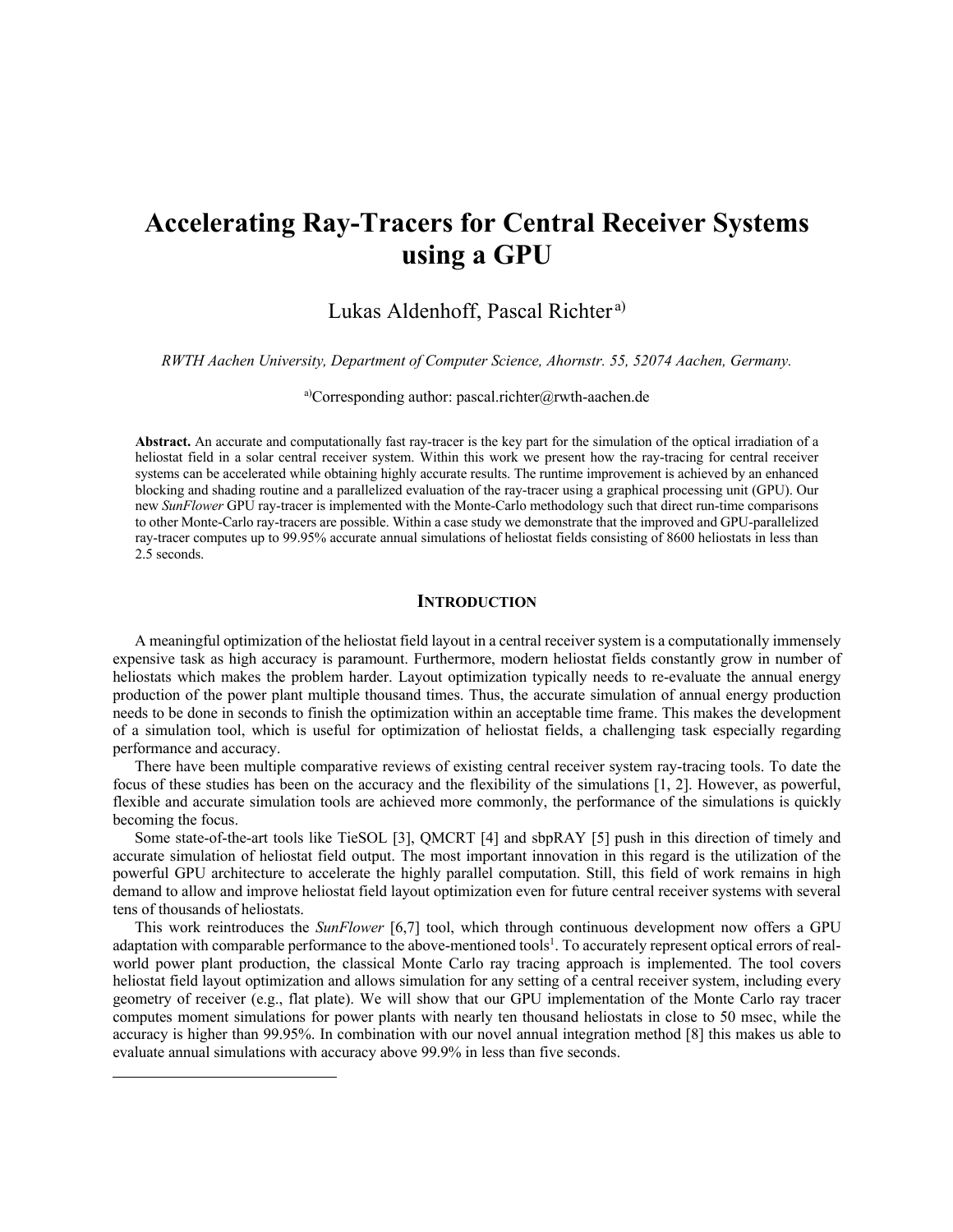#### **RAY-TRACER**

The incorporated ray tracing procedure generally consists of three steps:

- 1. **Ray generation**: heliostat facets of each heliostat are partitioned into smaller cells. Subsequently a ray is generated for each cell. The ray's power is then scaled to the cell area. Using Monte Carlo sampling we duplicate the generated rays and perturb each instance according to a random evaluation of a horizontal and vertical gaussian distribution to simulate inaccuracies of heliostat surface and heliostat alignment as well as deviations introduced by modelling the sun as a disk.
- 2. **Blocking and shading check**: the generated rays are checked for blocking and shading effects. Only those rays that are neither blocked nor shaded are evaluated in the final step.
- 3. **Ray evaluation**: rays that are not shaded nor blocked are traced against the receiver surface to verify that they indeed hit the receiver. To identify flux distribution the receiver panels are partitioned into smaller pieces and individual pieces are checked for intersection with the rays. If the ray hits a receiver piece, we add flux to the piece corresponding to the heliostat cell area minus losses from optical errors such as atmospheric attenuation, cosine effect and imperfect heliostat reflectivity. Reflection effects at receiver surfaces onto neighboring receiver surface are neglected, as this effect has a very low influence on the solution.

### **GPU ACCELERATED RAY-TRACING**

For the implementation of the *SunFlower* ray-tracing module on GPU, the entire optical model of *SunFlower* was revised. A more lightweight optical model was reimplemented in CUDA code to make it compatible with and better suited to the GPU architecture. This includes implementing various efficient geometry operations and switching calculations to the 32bit float datatype where it does not significantly harm accuracy. Intrinsic functions are employed to make calculations as efficient as possible. Any information that is not essential to the calculations done on the GPU is omitted from the data model to reduce memory footprint. Compressed row storage arrays are implemented to store potential blocking and shading candidates. Tree traversal algorithms were adapted to work efficiently with the warp execution model of the GPU architecture. To reach a maximum speed-up, the GPU implementation was again optimized based on continuous investigation with the NVIDIA Nsight Compute performance analysis tool. Various code sections were further adapted to mitigate execution divergence during the highly dynamic simulation. As threads on the GPU work in warps, we must ensure that these threads stay synchronized. Furthermore, the parallelization methodology was tailored to optimize the occupancy of the GPU architecture and the efficiency of memory access. An enormous amount of tiny work chunks is created to allow the architecture to keep all parallel processors busy. We additionally coalesce memory access and reduce the number of necessary load operations by having threads within a warp work on a block of closely packed data. This is achieved by letting a block of at least 64 threads work on a single heliostat of the heliostat field. The final *SunFlower* GPU ray-tracer was validated against the previously validated CPU based *SunFlower* ray-tracer.

#### **ACCELERATING BLOCKING & SHADING**

To further speed up the simulation, we tackled the most expensive task in central receiver system simulation: blocking and shading. The state of the art was revised, introducing new approaches to reduce the computational intensity of blocking and shading. The main improvement is a new method to pre-calculate potentially blocking and shading heliostats based on the bounding sphere method. We filter the preselected candidates in two additional steps to rigorously reduce the number of expensive checks needed during ray tracing. The first additional step filters candidates for each heliostat facet using the bounding sphere method. In the final step each heliostat facet is projected towards the receiver (blocking) and sun (shading). Making use of the axis-aligned bounding boxes of heliostats we check whether this projection might intersect with any heliostat. An illustration of the bounding box filter is shown in Fig. 1. In this case one of the top corners of the AABB of heliostat A intersects the projection of the heliostat facet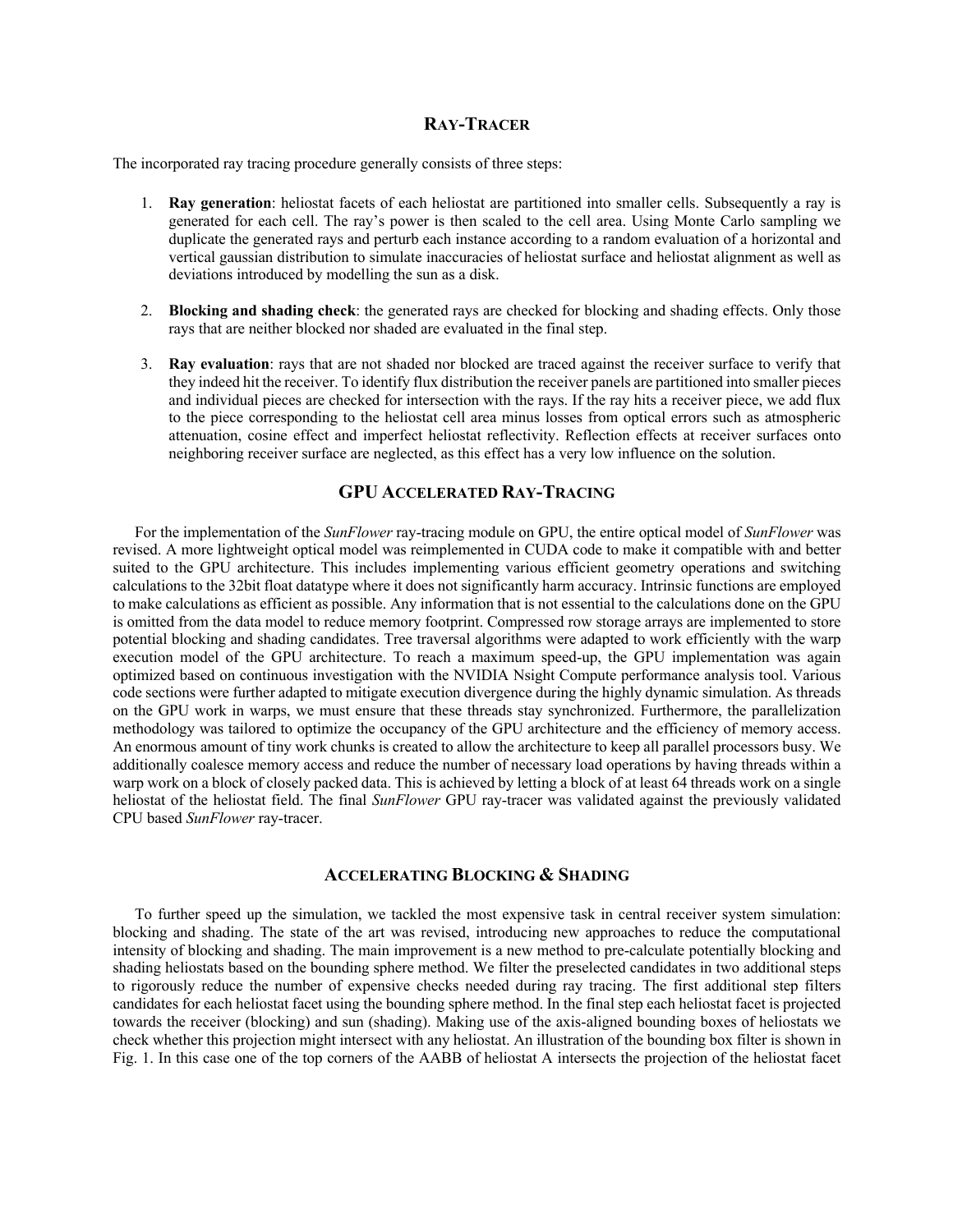towards the sun. Therefore, this heliostat is confirmed as a potential shading candidate for the checked facet and must be checked for each ray cast towards this facet.

The very few remaining candidates for blocking and shading of each ray are tested with a greatly accelerated intersection-check due to the use of AABB trees [9].



**FIGURE 1.** Facet projection plane intersection check against AABBs of potentially shading heliostats. In this case heliostat A is confirmed as potentially shading while heliostat B is rejected and can be ignored for shading considerations of the checked heliostat facet.

# **CASE STUDY**

To evaluate the performance of our *SunFlower* GPU ray-tracer we compare it to the performance of other stateof-the-art GPU implemented central receiver system ray-tracers. For the test case the SunFlower GPU ray-tracer is simulated for three different power plants with different heliostat field sizes and different receiver types, see Table 1.

|                      | <b>PS10</b>          | Gemasolar            | AbengoaCRS            |
|----------------------|----------------------|----------------------|-----------------------|
| Location             | Seville, Spain       | Seville, Spain       | Chile (hypothetical)  |
| Number of heliostats | 624                  | 2650                 | 8600                  |
| Total mirror surface | $75715 \text{ m}^2$  | $291500 \text{ m}^2$ | $1192773 \text{ m}^2$ |
| Receiver type        | Cylindrical cavity   | External cylindrical | External cylindrical  |
| Receiver surface     | $165.36 \text{ m}^2$ | 425.09 <sup>m²</sup> | $934.77 \text{ m}^2$  |

**TABLE 1.** For the test case three different power plants were used: PS10, Gemasolar and AbengoaCRS.

Thus, we can confidently judge the performance for different settings and any field size.

All tests are done on an otherwise idle system using a Ryzen 7 3700x 8-core CPU, 32 GB RAM and a NVIDIA Geforce RTX 2070. First the convergence of the *SunFlower* GPU ray-tracer was examined for all three power plants and different sun positions, using validated results of the previous *SunFlower* ray-tracer as reference [7]. The reference result was produced by a simulation with 100 rays per square meter of mirror surface. The reference was also validated with the established SolTrace and Tonatiuh tools.

Fig. 2, 3 and 4 depict the results for each of the three power plant configurations. Each simulation was run 30 times to account for Monte Carlo fluctuations. The shaded regions show the maximum and minimum reported optical power throughout these 30 simulations. With a sufficient amount of traced rays per square meter, the *SunFlower* GPU raytracer deviates by less than 0.05% from our validated reference result for all three configurations.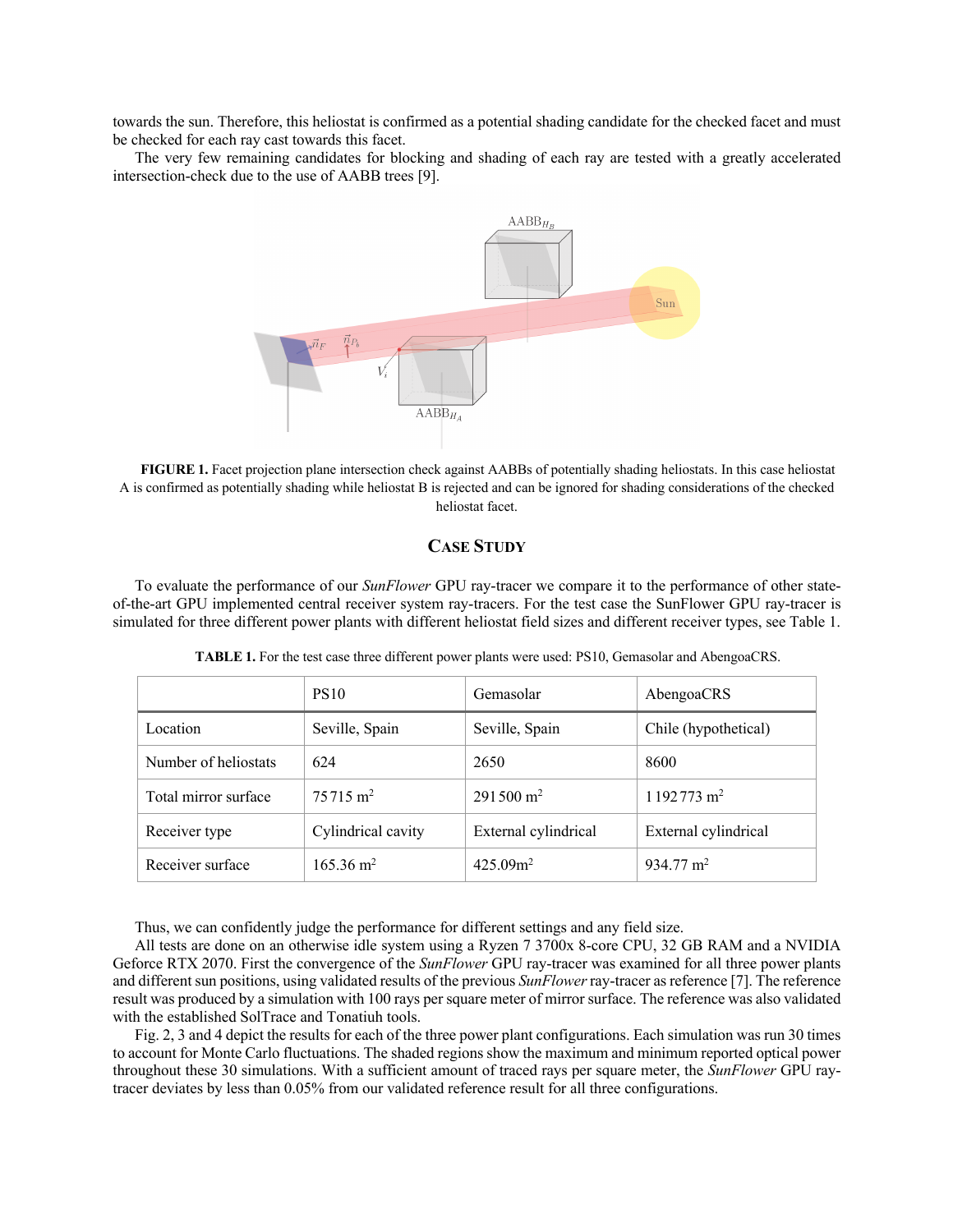We determine that 50 rays per square meter (rpsm) for PS10, 35 rpsm for Gemasolar and 25 rpsm for AbengoaCRS are sufficient for accuracies above 99.95%. This means e.g., for AbengoaCRS we trace a total of 30 million rays per simulated moment. The convergence of the result to a normalized value of above 1 in Fig. 2 and 4 can be explained by the float datatype of the GPU and intrinsic functions. The inaccuracy of the GPU used floating point numbers is about 0.01 %.



**FIGURE 2.** Normalized optical power for an annual simulation with different amounts of traced rays by our *SunFlower* GPU ray-tracer using the PS10 test case. The converged reference result was produced by a previous, already validated *SunFlower* raytracer (on a CPU with double precision) using 100 rays per square meter [7].



**FIGURE 3.** Normalized optical power for an annual simulation with different amounts of traced rays by our *SunFlower* GPU ray-tracer using the Gemasolar test case. The converged reference result was produced by a previous, already validated *SunFlower* ray-tracer (on a CPU with double precision) using 100 rays per square meter [7].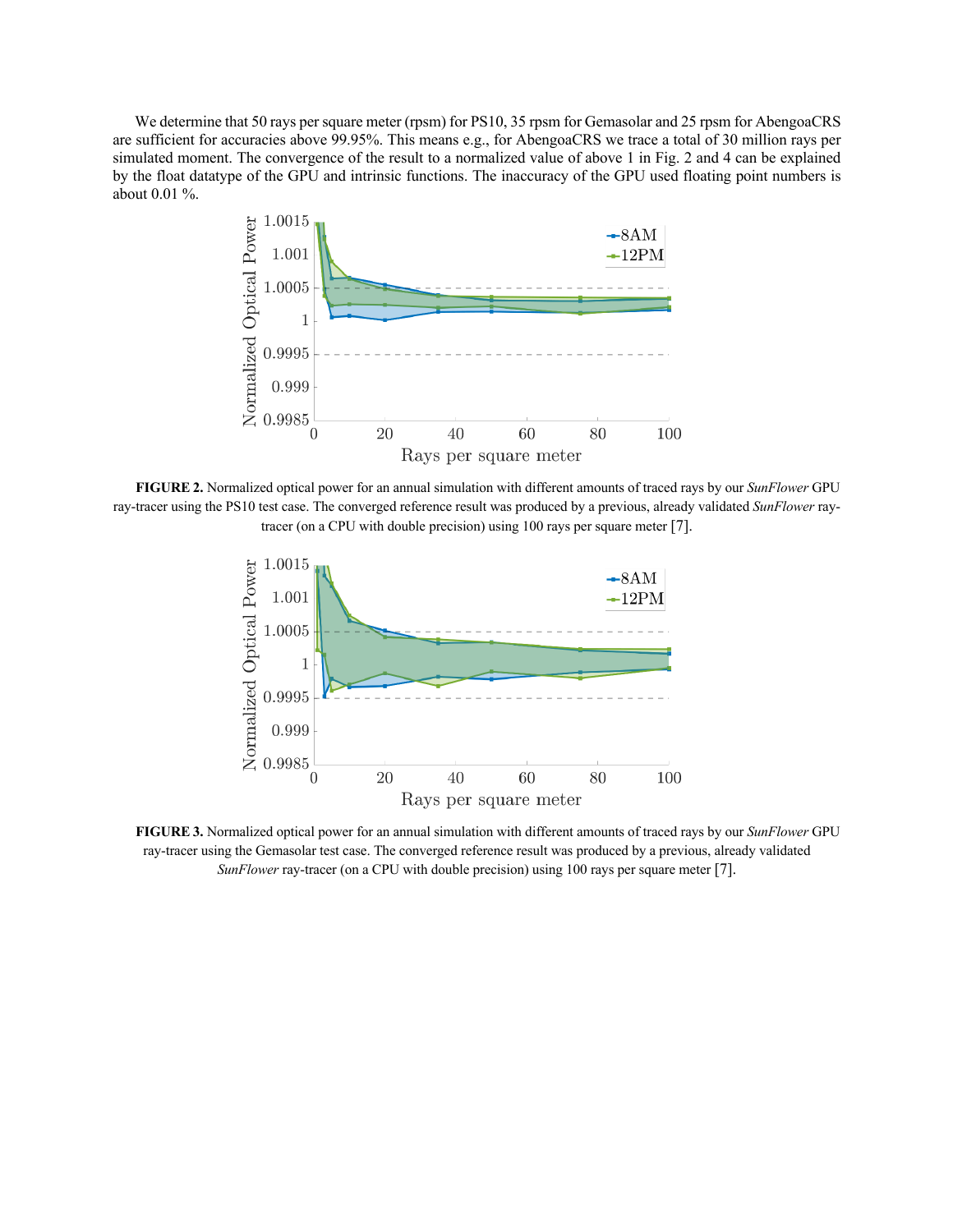

**FIGURE 4.** Normalized optical power for an annual simulation with different amounts of traced rays by our *SunFlower* GPU ray-tracer using the AbengoaCRS test case. The converged reference result was produced by a previous, already validated *SunFlower* ray-tracer (on a CPU with double precision) using 100 rays per square meter [7].

As Fig. 5 illustrates, the *SunFlower* GPU ray-tracer finishes an annual simulation for any of the power plant configurations in less than five seconds. This is orders of magnitude faster than typical CPU ray-tracers.

The simulation runtime scales roughly linearly with the heliostat field size. Even the annual simulation of the AbengoaCRS heliostat field with 8600 heliostats and close to 30 million traced rays per simulated moment finishes the around 50 required moment simulations in roughly three seconds. Annual simulations for smaller heliostat fields such as PS10 are computed in about 400 milliseconds.



**FIGURE 5.** Runtimes for an annual simulation by our *SunFlower* GPU ray-tracer for three different power plants.

Fig. 6 shows that the *SunFlower* GPU ray-tracer is faster than other state-of-the-art tools with GPU parallelization, without making any compromises in terms of accuracy. The well-established TieSol ray-tracing tool is reported to compute just over 100 million rays per second [3]. The quasi-Monte Carlo ray-tracer QMCRT is reported to be slightly faster [4] and the recent commercial sbpRAY achieves significantly higher performance of multiple hundred rays per second [5]. Our experiments with the *SunFlower* GPU ray-tracer show that it is even faster than sbpRAY for any heliostat field size.